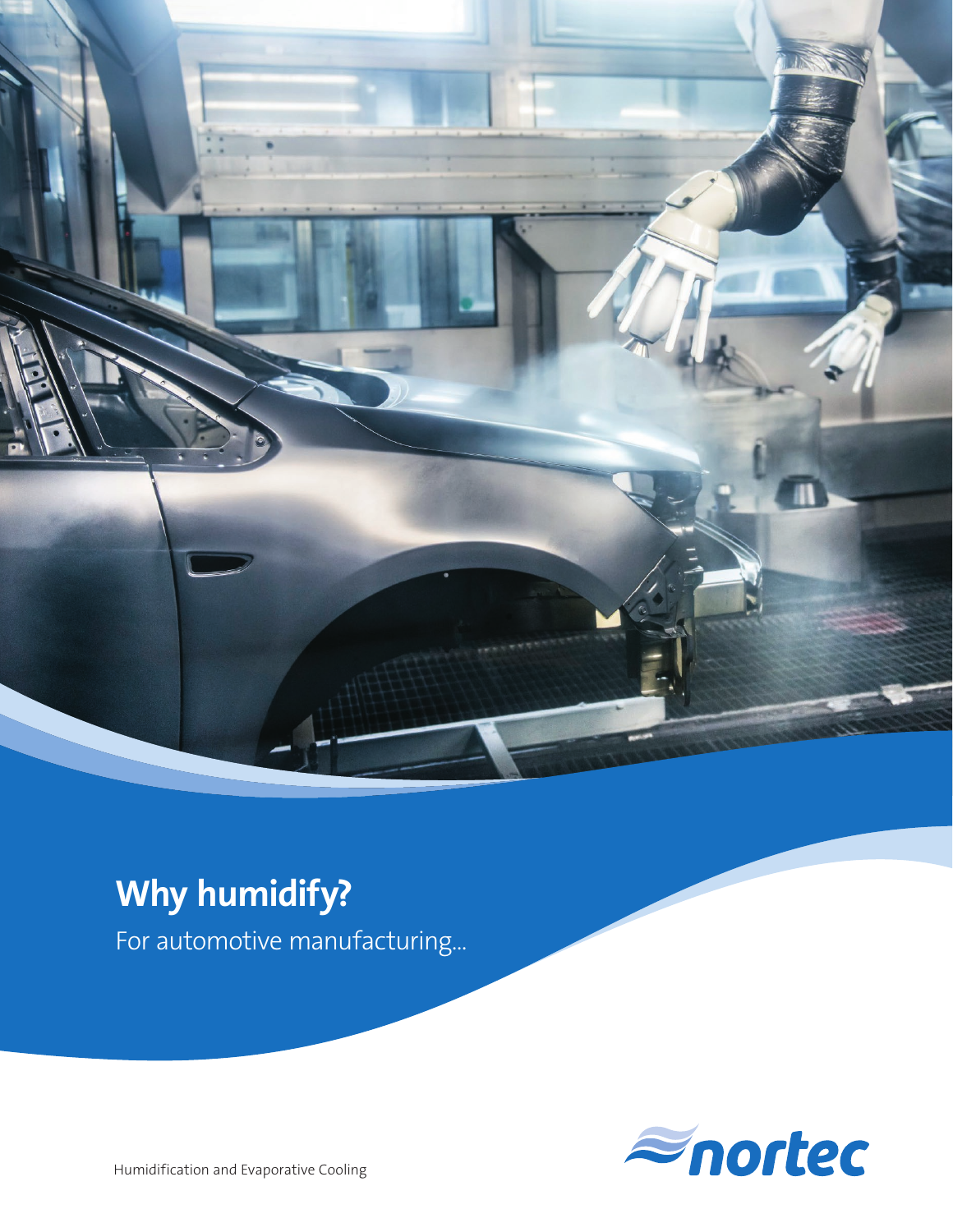## Trusted technology

Nortec humidifiers are used in automotive manufacturing facilities around the world to control the humidity in paint spray booths,

sanding decks and engine test cells. Some of the world's leading automotive companies put their trust in Nortec humidification systems to

help them achieve their production objectives.



### Global expertise, local solutions

Nortec has manufacturing facilities in Canada, UK, Denmark, Germany, Switzerland and China as well as wholly-owned sales operations in 13 countries and distributors in over 40 more.

The company has been serving the global automotive industry for more than 65 years and is highly experienced in delivering the right solution for a client's requirements.

Humidification systems are designed for each application by experienced automotive humidification experts to create the optimal production environment. If required, Nortec's regional R&D departments can work with a client's production team to

deliver innovative solutions for an automotive manufacturing or testing process.

Nortec's experience with many major automotive companies ranges from initial concept discussions through to installation, commissioning, and beyond.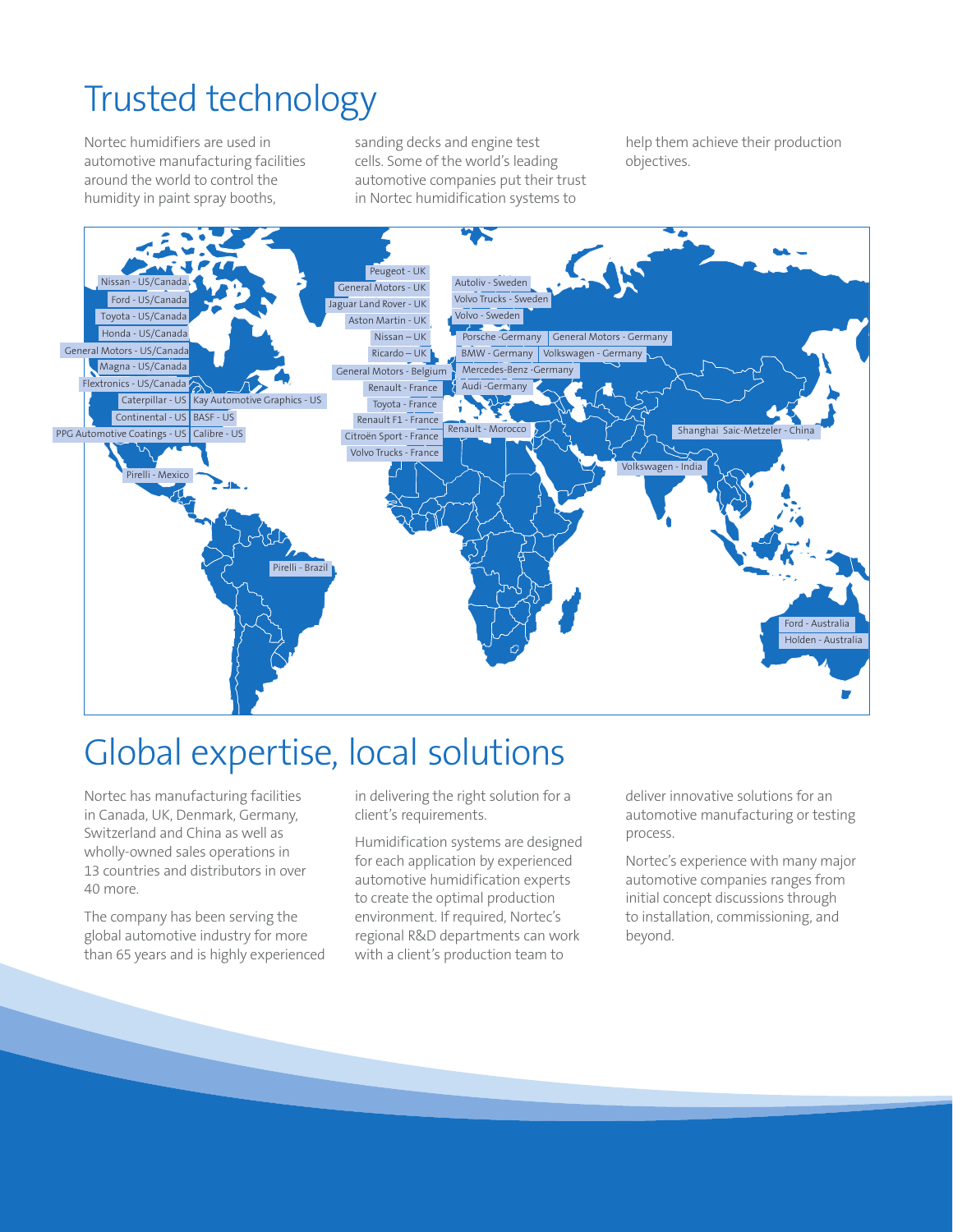## Improved manufacturing efficiency

Correct humidification within an automotive manufacturing or testing facility will improve production efficiencies in several areas across the plant.



#### **Paint spray booths**

The optimum humidity for the transfer of paint from the spray nozzle to bodywork is 72% relative humidity. Correct humidification prevents the evaporation of water-based paint, allowing it to reach the bodywork as the manufacturer intended. Combating paint evaporation also reduces the introduction of paint dust to the spray booth. These benefits combine to improve the finish quality of the bodywork, reduce sanding requirements and lower paint costs by avoiding atmospheric losses.

Paint spray booths are typically served by central air handling units that employ in-duct humidifiers. Due to the high volume of air required low energy systems are used such as spray, evaporative or gas-fired steam.

#### **Sanding decks**

By maintaining 55% relative humidity in sanding decks, dust is suppressed and static build-up reduced. This prevents airborne paint dust from being attracted to the surface of the bodywork, greatly decreasing sanding time and improving the quality of the finish.

As these areas are usually very warm, the air supplied to them from central air handling units is cold with low moisture content. Direct air humidification is therefore required and is typically provided by spray systems as they offer humidity control as well as around 39.2°F (4°C) of evaporative cooling.

#### **Engine testing**

Exhaust emission testing must be carried out within certain temperature and humidity ranges so it is important humidification systems can meet the control tolerance and provide reliable humidification.

Electric steam humidifiers are often used to provide close humidity control while gas-fired steam, evaporative or in-duct spray systems can offer a lower cost and lower maintenance alternative.